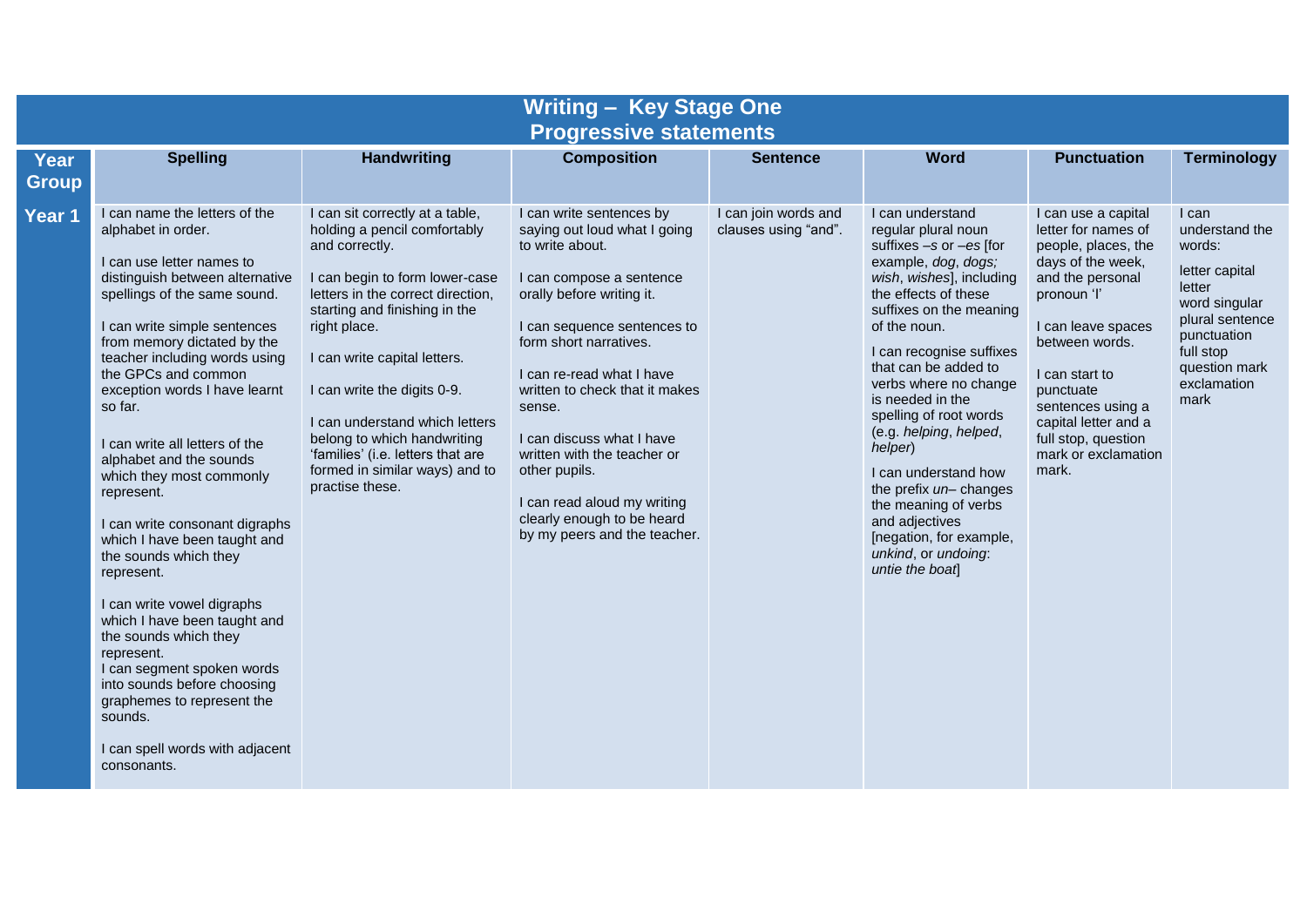| <b>Writing - Key Stage One</b><br><b>Progressive statements</b> |                                                                                                                                                                                                                                                                                                                                                                                                                                                                                                          |                                                                                                                                                                                                                                                                                                                                                                                                                                                                                                          |                                                                                                                                                                                                                                                                                                                                                                                                                                                                                                                                                                                                                                                                                                                                                                                                                                          |                                                                                                                                                                                                                                                                                                                                                                                                                                                                                                                                                                                               |                                                                                                                                                                                                                                                                                                                                                       |                                                                                                                                                                                        |                                                                                                                                                                                                                                   |  |
|-----------------------------------------------------------------|----------------------------------------------------------------------------------------------------------------------------------------------------------------------------------------------------------------------------------------------------------------------------------------------------------------------------------------------------------------------------------------------------------------------------------------------------------------------------------------------------------|----------------------------------------------------------------------------------------------------------------------------------------------------------------------------------------------------------------------------------------------------------------------------------------------------------------------------------------------------------------------------------------------------------------------------------------------------------------------------------------------------------|------------------------------------------------------------------------------------------------------------------------------------------------------------------------------------------------------------------------------------------------------------------------------------------------------------------------------------------------------------------------------------------------------------------------------------------------------------------------------------------------------------------------------------------------------------------------------------------------------------------------------------------------------------------------------------------------------------------------------------------------------------------------------------------------------------------------------------------|-----------------------------------------------------------------------------------------------------------------------------------------------------------------------------------------------------------------------------------------------------------------------------------------------------------------------------------------------------------------------------------------------------------------------------------------------------------------------------------------------------------------------------------------------------------------------------------------------|-------------------------------------------------------------------------------------------------------------------------------------------------------------------------------------------------------------------------------------------------------------------------------------------------------------------------------------------------------|----------------------------------------------------------------------------------------------------------------------------------------------------------------------------------------|-----------------------------------------------------------------------------------------------------------------------------------------------------------------------------------------------------------------------------------|--|
| <b>Year</b><br>Group                                            | <b>Spelling</b>                                                                                                                                                                                                                                                                                                                                                                                                                                                                                          | <b>Handwriting</b>                                                                                                                                                                                                                                                                                                                                                                                                                                                                                       | <b>Composition</b>                                                                                                                                                                                                                                                                                                                                                                                                                                                                                                                                                                                                                                                                                                                                                                                                                       | <b>Sentence</b>                                                                                                                                                                                                                                                                                                                                                                                                                                                                                                                                                                               | <b>Word</b>                                                                                                                                                                                                                                                                                                                                           | <b>Punctuation</b>                                                                                                                                                                     | <b>Terminology</b>                                                                                                                                                                                                                |  |
| <b>Year 2</b>                                                   | I can spell words by<br>segmenting spoken<br>words into phonemes<br>and representing these<br>by graphemes, spelling<br>many correctly.<br>I can use new ways of<br>spelling phonemes for<br>which one or more<br>spellings are already<br>known, and learn some<br>words with each spelling,<br>including a few common<br>homophones.<br>I can spell common<br>exception words.<br>I can spell more words<br>with contracted forms.<br>I can distinguish between<br>homophones and near-<br>homophones. | I can form lower-case<br>letters of the correct size<br>relative to one another.<br>I can use some of the<br>diagonal and horizontal<br>strokes needed to join<br>letters and understand<br>which letters, when<br>adjacent to one another,<br>are best left unjoined.<br>I can write capital letters<br>and digits of the correct<br>size, orientation and<br>relationship to one another<br>and to lower case letters.<br>I can use spacing between<br>words that reflects the size<br>of the letters. | I can write narratives about<br>personal experiences and those of<br>others (real and fictional).<br>I can write about real events.<br>I can write poetry.<br>I can write for different purposes.<br>I can plan or say out loud what I<br>am going to write about.<br>I can plan by writing down ideas<br>and/or key words, including new<br>vocabulary.<br>I can encapsulate what I want to<br>say, sentence by sentence.<br>I can edit my writing by evaluating<br>it with the teacher and other pupils.<br>I can re-read to check that my<br>writing makes sense and that<br>verbs to indicate time are used<br>correctly and consistently,<br>including verbs in the continuous<br>form.<br>I can proof-read to check for errors<br>in spelling, grammar and<br>punctuation [for example, ends of<br>sentences punctuated correctly] | I can write sentences<br>with different forms:<br>statement, question,<br>exclamation, command<br>I can write expanded<br>noun phrases to describe<br>and specify [for example,<br>the blue butterfly]<br>I can use the present and<br>past tenses correctly and<br>consistently.<br>I can use the progressive<br>form of verbs in the<br>present and past tense to<br>mark actions in progress<br>[for example, she is<br>drumming, he was<br>shouting<br>I can use subordination<br>(using when, if, that, or<br>because) and co-<br>ordination (using or, and,<br>or but) in my sentences. | I can form nouns<br>using suffixes such<br>as -ness, -er and<br>by compounding<br>[for example,<br>whiteboard,<br>superman<br>I can form<br>adjectives by using<br>suffixes such as -<br>$ful, -less$<br>I can use the<br>suffixes $-er$ , $-est$ in<br>adjectives and the<br>use of -ly in<br>Standard English to<br>turn adjectives into<br>adverbs | I can use full stops,<br>capital letters.<br>exclamation marks,<br>question marks,<br>commas for lists and<br>apostrophes for<br>contracted forms and<br>the possessive<br>(singular). | I can understand<br>and use the<br>terminology:<br>noun<br>noun phrase<br>statement<br>question<br>exclamation<br>command<br>compound<br>suffix<br>adjective<br>adverb<br>verb<br>tense (past,<br>present)<br>apostrophe<br>comma |  |